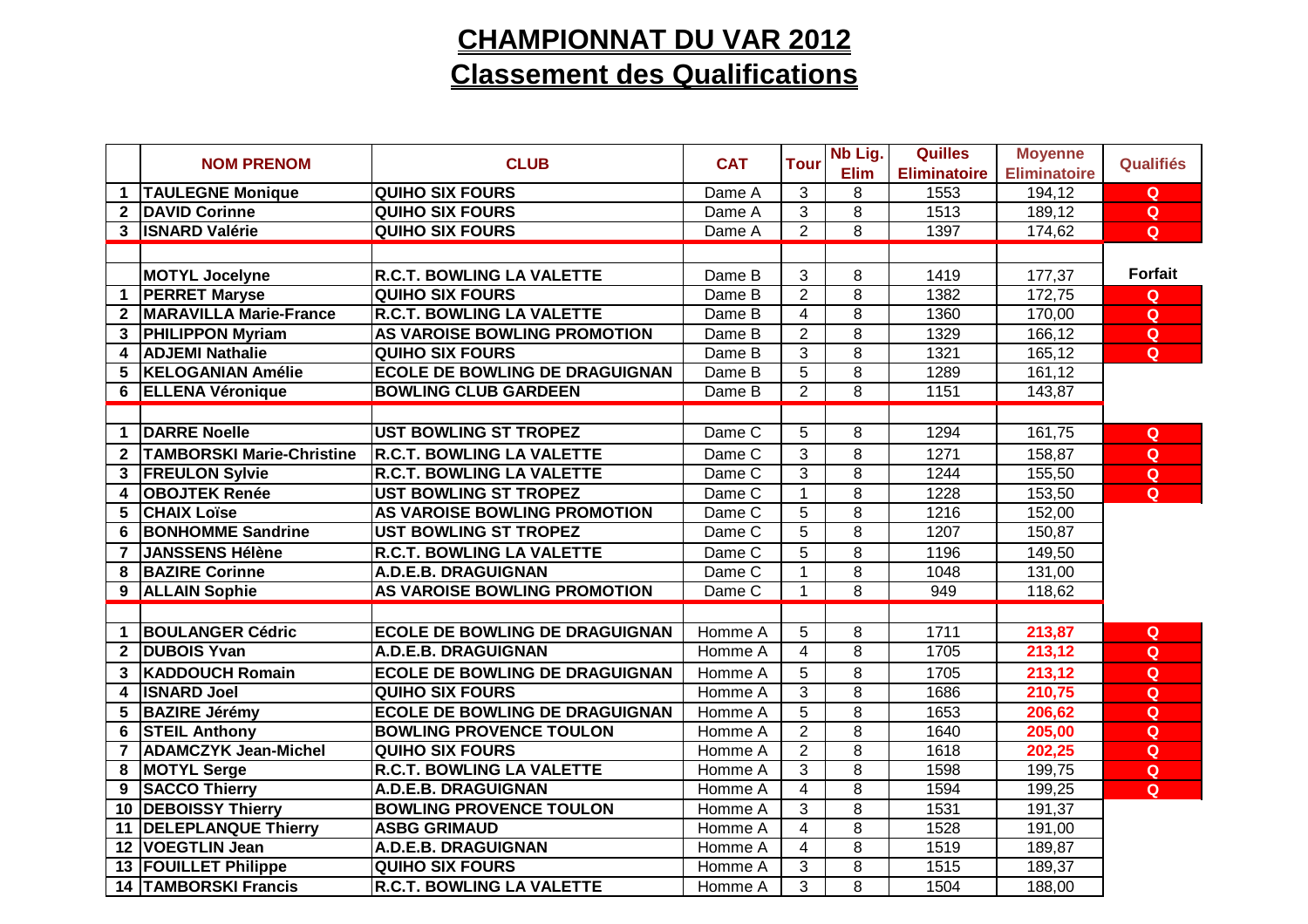# **CHAMPIONNAT DU VAR 2012**

### **Classement des Qualifications**

|                | 15 SIOZARD Nathan             | <b>ASBG GRIMAUD</b>                   | Homme A            | 1              | 8              | 1473 | 184,12 |                |
|----------------|-------------------------------|---------------------------------------|--------------------|----------------|----------------|------|--------|----------------|
|                | 16 MAUREL Frédéric            | <b>QUIHO SIX FOURS</b>                | Homme A            | 5              | 8              | 1462 | 182,75 |                |
|                | 17 JOVER Stéphane             | A.D.E.B. DRAGUIGNAN                   | Homme A            | $\overline{4}$ | $\overline{8}$ | 1461 | 182,62 |                |
|                | 18 BOUGET Jean-Yves           | AS VAROISE BOWLING PROMOTION          | Homme A            | 3              | 8              | 1447 | 180,87 |                |
|                | 19 NAUROY Benjamin            | <b>R.C.T. BOWLING LA VALETTE</b>      | Homme A            | $\mathbf{1}$   | $\overline{8}$ | 1412 | 176,50 |                |
|                | 20 HAMON Emilien              | A.D.E.B. DRAGUIGNAN                   | Homme A            | $\overline{4}$ | 8              | 1319 | 164,87 |                |
|                | 21 NAUROY Cédric              | <b>R.C.T. BOWLING LA VALETTE</b>      | Homme A            | $\mathbf{1}$   | $\overline{8}$ | 1238 | 154,75 |                |
|                |                               |                                       |                    |                |                |      |        |                |
| $\mathbf 1$    | <b>SIMON Clément</b>          | <b>ECOLE DE BOWLING DE DRAGUIGNAN</b> | Homme B            | 5              | 8              | 1645 | 205,62 | $\mathbf{Q}$   |
|                | 2 GRABY Nicolas               | <b>QUIHO SIX FOURS</b>                | Homme B            | $\overline{2}$ | $\overline{8}$ | 1613 | 201,62 | Q              |
|                | 3 <b>ISNARD Ludovic</b>       | <b>QUIHO SIX FOURS</b>                | Homme B            | $\overline{5}$ | $\overline{8}$ | 1611 | 201,37 | Q              |
|                | 4   LE BRIAND Cyril           | <b>R.C.T. BOWLING LA VALETTE</b>      | Homme B            | $\overline{4}$ | 8              | 1560 | 195,00 | Q              |
| 5              | <b>JODAR Pierre Yves</b>      | <b>QUIHO SIX FOURS</b>                | Homme B            | $\overline{2}$ | 8              | 1552 | 194,00 | $\mathbf Q$    |
|                | 6   VERCELLINO Julien         | <b>QUIHO SIX FOURS</b>                | Homme B            | $\overline{2}$ | $\, 8$         | 1544 | 193,00 | Q              |
|                | <b>DESSIEUX Jean-Philippe</b> | <b>UST BOWLING ST TROPEZ</b>          | Homme B            | $\overline{2}$ | $\, 8$         | 1542 | 192,75 | <b>Forfait</b> |
| $\overline{7}$ | <b>BOULANGER Alain</b>        | <b>BOWLING PROVENCE TOULON</b>        | Homme B            | $\overline{4}$ | $\overline{8}$ | 1525 | 190,62 | Q              |
|                | 8 AUDRAIN Frédéric            | A.D.E.B. DRAGUIGNAN                   | Homme B            | $\overline{4}$ | 8              | 1521 | 190,12 | Q              |
|                | 9 MASSE Jean-Michel           | AS VAROISE BOWLING PROMOTION          | Homme B            | $\overline{3}$ | $\overline{8}$ | 1518 | 189,75 | $\overline{Q}$ |
|                | 10 VIDOT Jonathan             | <b>QUIHO SIX FOURS</b>                | Homme B            | $\overline{4}$ | $\overline{8}$ | 1516 | 189,50 | $\mathbf Q$    |
|                | 11 ROUSSIN Johan              | AS VAROISE BOWLING PROMOTION          | Homme B            | $\overline{4}$ | $\, 8$         | 1507 | 188,37 | Q              |
|                | 12 DARRE Jean-Paul            | <b>UST BOWLING ST TROPEZ</b>          | Homme B            | $\overline{5}$ | $\overline{8}$ | 1484 | 185,50 | Q              |
|                | 13 ALLAIN Christian           | AS VAROISE BOWLING PROMOTION          | Homme B            | $\overline{2}$ | $\overline{8}$ | 1471 | 183,87 | $\overline{Q}$ |
|                | 14 GAY Christian              | <b>R.C.T. BOWLING LA VALETTE</b>      | Homme B            | $\overline{4}$ | $\, 8$         | 1469 | 183,62 |                |
|                | 15 NAVARRO Jack               | <b>R.C.T. BOWLING LA VALETTE</b>      | Homme B            | $\overline{4}$ | 8              | 1461 | 182,62 |                |
|                | 16 MACLE Philippe             | <b>BOWLING PROVENCE TOULON</b>        | Homme B            | $\mathbf{1}$   | $\, 8$         | 1460 | 182,50 |                |
|                | <b>17 CHALVIDAN Patrick</b>   | <b>QUIHO SIX FOURS</b>                | Homme B            | 2              | 8              | 1447 | 180,87 |                |
|                | 18 CAUVIN Damien              | <b>QUIHO SIX FOURS</b>                | Homme B            | $\overline{2}$ | 8              | 1445 | 180,62 |                |
|                | 19 PERON Christian            | R.C.T. BOWLING LA VALETTE             | Homme B            | 3              | 8              | 1430 | 178,75 |                |
|                | 20 VALENZA Christophe         | <b>BOWLING CLUB GARDEEN</b>           | Homme B            | $\overline{5}$ | $\overline{8}$ | 1419 | 177,37 |                |
|                | 21 RICCI Denis                | AS VAROISE BOWLING PROMOTION          | Homme B            | $\mathbf{3}$   | $\overline{8}$ | 1415 | 176,87 |                |
|                | 22 TADDEI Michel              | <b>R.C.T. BOWLING LA VALETTE</b>      | Homme B            | 3              | 8              | 1414 | 176,75 |                |
|                | 23 MATTEUCCI René             | <b>UST BOWLING ST TROPEZ</b>          | Homme B            | 5              | 8              | 1407 | 175,87 |                |
|                | 24 BOEUF Jacques              | <b>UST BOWLING ST TROPEZ</b>          | Homme B            | 1              | 8              | 1406 | 175,75 |                |
|                | 25 JORET Yannick              | <b>R.C.T. BOWLING LA VALETTE</b>      | Homme B            | 3              | 8              | 1361 | 170,12 |                |
|                | 26 FASCIO Alain               | <b>BOWLING CLUB GARDEEN</b>           | Homme B            | $\overline{2}$ | 8              | 1266 | 158,25 |                |
|                | 27 LEGENDRE Alain             | <b>BOWLING PROVENCE TOULON</b>        | Homme B            | 4              | $\overline{8}$ | 1212 | 151,50 |                |
|                |                               |                                       |                    |                |                |      |        |                |
|                | <b>ADAMCZYK Patrice</b>       | <b>BOWLING CLUB GARDEEN</b>           | Homme C            | 2              | 8              | 1501 | 187,62 | <b>Forfait</b> |
|                | <b>JOINTER Didier</b>         | <b>BOWLING CLUB GARDEEN</b>           | Homme C            | $\overline{2}$ | 8              | 1496 | 187,00 | <b>Forfait</b> |
| $\mathbf{1}$   | <b>BESSI Nicolas</b>          | <b>ECOLE DE BOWLING DE DRAGUIGNAN</b> | Homme <sub>C</sub> | 5              | 8              | 1466 | 183,25 | $\mathbf{Q}$   |